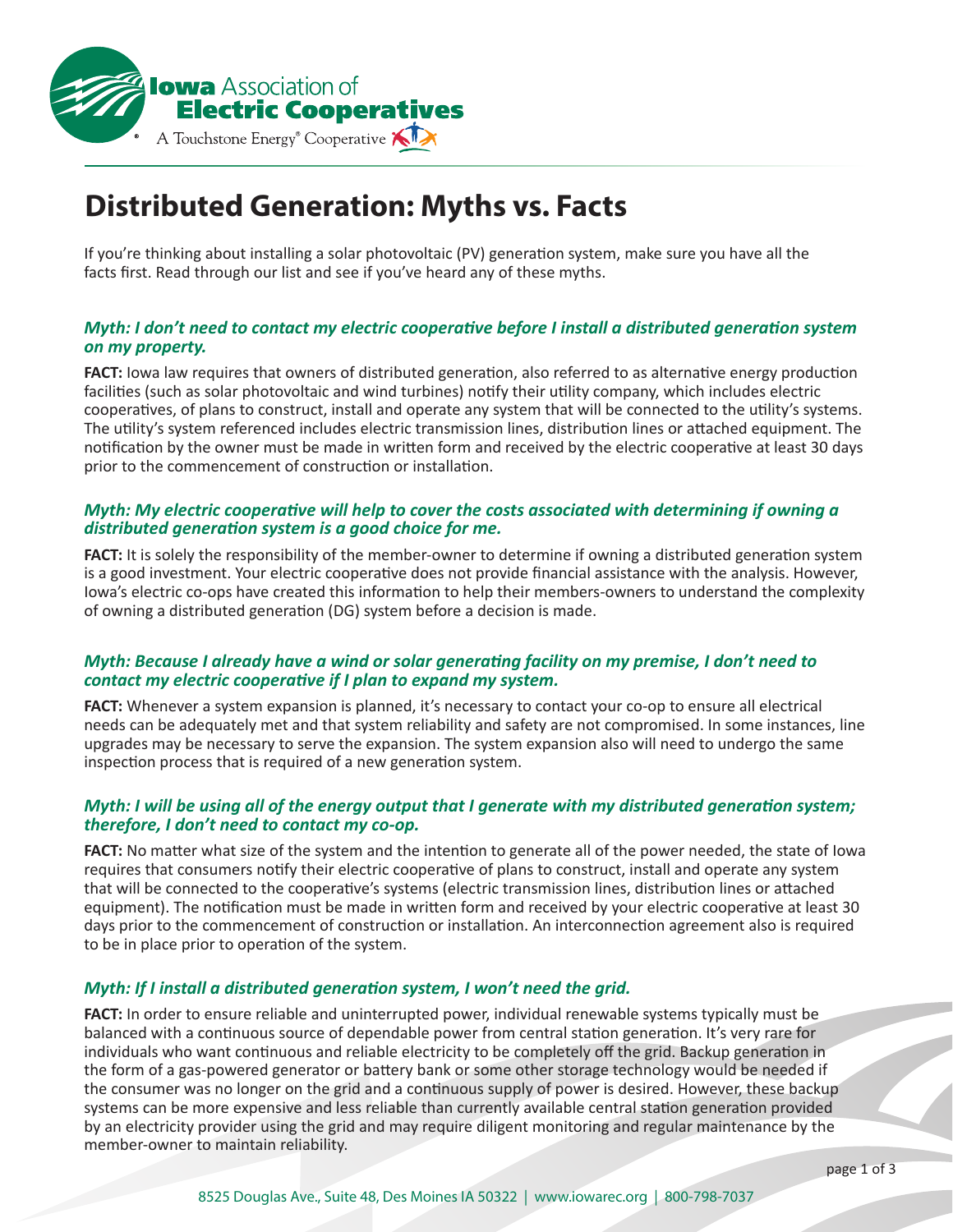### *Myth: The grid acts as a battery for my excess kilowatt-hours.*

**FACT:** Currently, the grid is not capable of storing electricity in a manner that is cost competitive with other technologies and storage technology itself has not advanced to a point that it can be seamlessly integrated with existing systems in an efficient and cost-competitive manner.

#### *Myth: An interconnection agreement is not required between my electric cooperative and me.*

**FACT:** To ensure your own safety and that of your fellow cooperative member-owners, you must notify your co-op if you intend to install a distributed generation system and under Iowa law, an interconnection agreement must be in place. Whenever a generating resource is connected and providing power, your co-op must be aware that the system is in place so that our line personnel and other employees are not put in harm's way. There are a number of safety mechanisms that must be taken into account and put into place with member-owned generating facilities.

### *Myth: If I install a distributed generation system, and my co-op requires an interconnection agreement, then my co-op is responsible for the maintenance of my system.*

**FACT:** Your electric co-op does not have responsibility for the maintenance of member-owned distributed generation systems. The member-owner who owns the generation resource is responsible for all necessary maintenance and repair investments and activities.

#### *Myth: Once my system is installed, it does not need to be inspected before it is interconnected.*

**FACT:** The state of Iowa requires that a series of inspections are completed to ensure the distributed generation facility is safely interconnected to the grid. Upon completing construction, the member-owner must have the system inspected by a local or state electrical inspection authority to ensure it meets code requirements. A certificate of a satisfactory inspection is required to be provided to the cooperative. The interconnection of the distributed generation facility must comply with the National Electric Safety Code and Institute of Electrical and Electronics Engineers (IEEE) Standard 1547. Finally, a required commissioning test will be conducted by the co-op to establish safe and reliable interconnection with the co-op's distribution and transmission system.

### *Myth: I am not responsible for fees associated with line upgrades that may be needed in order to provide power to my distributed generation resource.*

**FACT:** Your electric cooperative reviews who benefits from the extensions or upgrades, and then the costs are generally assigned to those that benefit. Federal energy policy assigned the responsibility of any interconnection costs, such as line upgrades and any other costs of interconnection, to the member-owner interconnecting the distributed generation unit to the grid.

# *Myth: Owning and operating a distributed generation system on my property does not present any additional safety issues for my cooperative.*

**FACT:** Each type of generating source often has specific requirements. For example, in the case of a rooftop solar system, the International Fire Code requires a construction permit, specific signage and markings, properly spaced access points, and smoke ventilation, just to name a few. All distributed generation systems within the state must have a safety inspection by either a local city inspector or the Iowa Department of Public Safety. Iowa law further requires that consumers notify their electric utility before interconnecting distributed generation and that an interconnection agreement is in place. These measures are to ensure the safe and reliable operation of the system and to protect our member-owners and employees who interact with the power grid. If our linemen are not aware of an interconnected system, they could be at risk of a serious injury when working on the distribution system. These requirements also support the safety of local safety personnel, such as the fire department, by ensuring that there is appropriate system notification in the case of fire to prevent an injury from such a system.